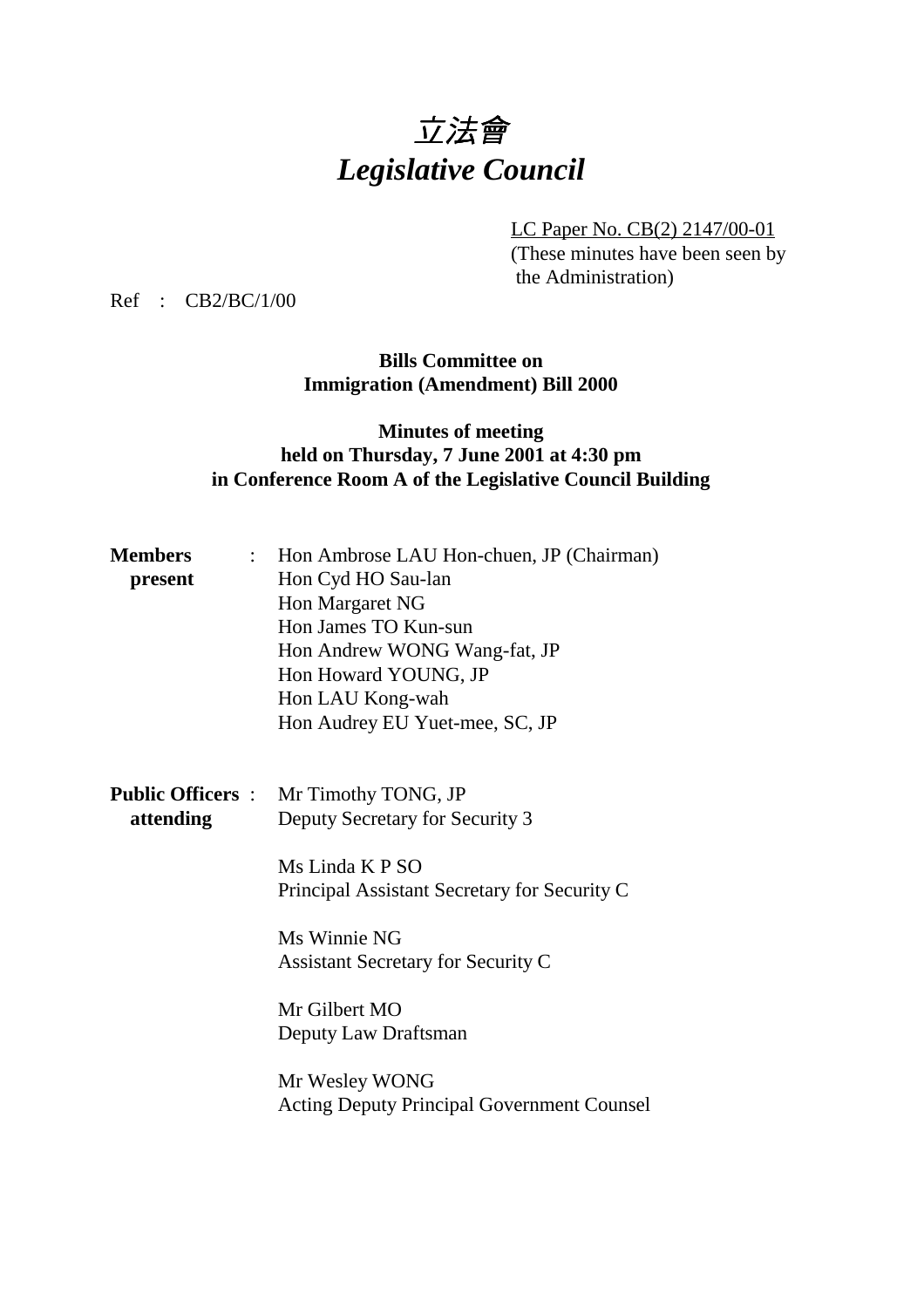|                               | Dr C M LAU<br><b>Chief Chemist</b>                                      |
|-------------------------------|-------------------------------------------------------------------------|
|                               | Dr LAW Man-yee, Betty<br><b>Senior Chemist</b>                          |
|                               | Mr Henry C K SIU<br>Assistant Director of Immigration (Visa & Policies) |
|                               | Mrs Ann K L CHOW<br>Principal Immigration Officer                       |
| attendance                    | <b>Clerk in : Mrs Sharon TONG</b><br>Chief Assistant Secretary (2)1     |
| <b>Staff in</b><br>attendance | $\therefore$ Mr Arthur CHEUNG<br>Assistant Legal Adviser 5              |
|                               | Mr Raymond LAM<br>Senior Assistant Secretary (2)5                       |

## Action

## **I. Draft Committee Stage amendments proposed for adoption by the Bills Committee**

(LC Paper Nos. LS95/00-01 and LS97/00-01)

The Chairman said that members agreed by majority vote at the previous meeting held on 7 May 2001 that the Bills Committee would move the Committee Stage amendments (CSAs) proposed by Miss Margaret NG and Ms Audrey EU to the proposed section 2AB(12) to the effect that the Gazette notice in respect of the genetic test procedure and the fee for the test were subsidiary legislation and to the Chinese text of the proposed section 2AB(7)(a), subject to the advice of Assistant Legal Adviser 5 (ALA5) on the technical and drafting aspects. After the meeting, two sets of draft CSAs prepared by ALA5 had been issued to members on 8 May 2001 vide LC paper No. LS 95/00-01. ALA5 was subsequently informed by Miss NG that the English text of the proposed section  $2AB(7)(a)$  should also be amended. ALA5 therefore prepared a new set of draft CSAs, which were issued vide LC Paper No. LS 97/00-01 on 10 May 2001, incorporating Miss NG's proposed amendments to the English text of the proposed section 2AB(7)(a). As the proposed amendment to the English text of the proposed section 2AB(7)(a) had not been discussed by members, it was necessary to hold this meeting to discuss whether it should be moved by the Bills **Committee**